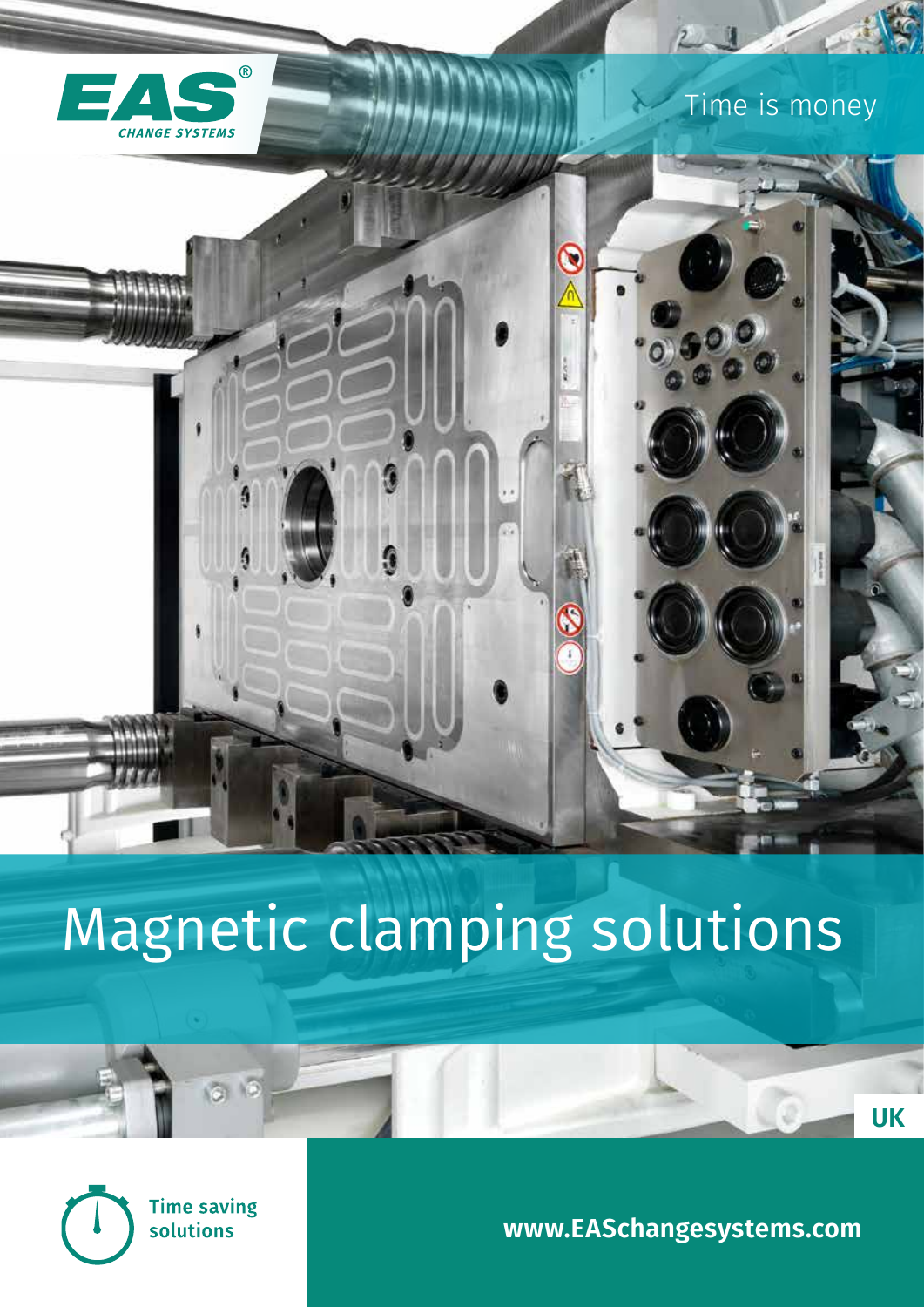### **Why EAS change systems?**

EAS has installed coutnless electro permanent magnetic clamping systems all around the world. Our extensive experience ensures a quality installation process.

 EAS Pressmag systems are specifically engineered to magnetically clamp molds on injection molding machines.

To meet the industry's specific requirements, EAS's innovative Pressmag design takes into account all the application's needs.

Magnetic clamping systems (MCS) are designed to shorten changeover time, therefore increasing machine productivity. These systems are one of many solutions that will help increase productivity, reduce costs, and increase safety as well as ergonomy during a mold change (for both the operator and equipment).

## **Pressmag solutions**

The latest generation Pressmag LP magnetic clamping system is ideally suited for use on large tonnage injection molding machines. The long pole shape of the Pressmag LP is oval, which allows for higher clamping forces and easy exchange of poles during repairs.

The electro-permanent Pressmag SP magnetic clamping system provides a flexible clamping solution on lower tonnage machines. The smaller, square poles, allow for a higher clamping force by flexible pole placement.

Complying to all the latest safety standards, the EAS Pressmag range offers the most advanced, safety oriented, and ease of use touch screen control panel in the market.

### **Pressmag features**

#### **Automatic diagnostic functions based on four checkpoints (4 in 1 sensor)**

Pressmag systems are equipped with four check points: mold presence before magnetization, magnetization (if an alloy steel mold is used that cannot be clamped), flux production control, and demagnetization success.

The proximity sensor gives a signal if there is an air gap that becomes too big, or when no mold is detected. It is also used to stop the machine. A flux sensor detects a change in the magnetic flux during production. It also serves as an additional level safety when used with the proximity sensors. The temperature control sensor monitors that temperature would not affect safety and avoid damages to the permanent magnets.

#### **Built in safety checks during operation**

Pressmag systems measure four different criteria to make the automatic adaptation work successfully: the network voltage, the network frequency, the magnetic plate electro-magnets resistance, and the amperage delivered during pulses.

#### **Automatic adaption of variation of power**

These four measurements are done before the start of production to establish a pre-adjustment of power. When production starts, sensors automatically recalculate all previous parameters and adapt the pre-adjustment settings to the variable needed during the production. A two-phase circuit breaker is available to prevent from damages.



### **Certification**

EAS controls are designed and built specifically for Pressmag solutions. They ensure safe and trouble-free operation of your injection molding or die change. The Pressmag control units meet the latest ISO, VMA, and SPI standards.

The interface between the injection molding machine and our Pressmag system is defined as follows:

- **•** E (Euromap) 70.0 when existing molding machines are retrofitted
- **•** E (Euromap) 70.1 for new machines with controls already integrated into the machine interface **•** Full integration with the IMM control software is available for most major brands of injection molding machines as well

## **Save time and money**  with electro permanent magnetic clamping solutions from EAS

## Pressmag solutions for **maximum safety** and control according to EUROMAP, SPI & ISO standards

## **The answers to the most asked questions:**

Most flexible clamping option on the market

Simple and safe to operate

Remains clamped during power outage

Can be used on new and existing injection molding machines

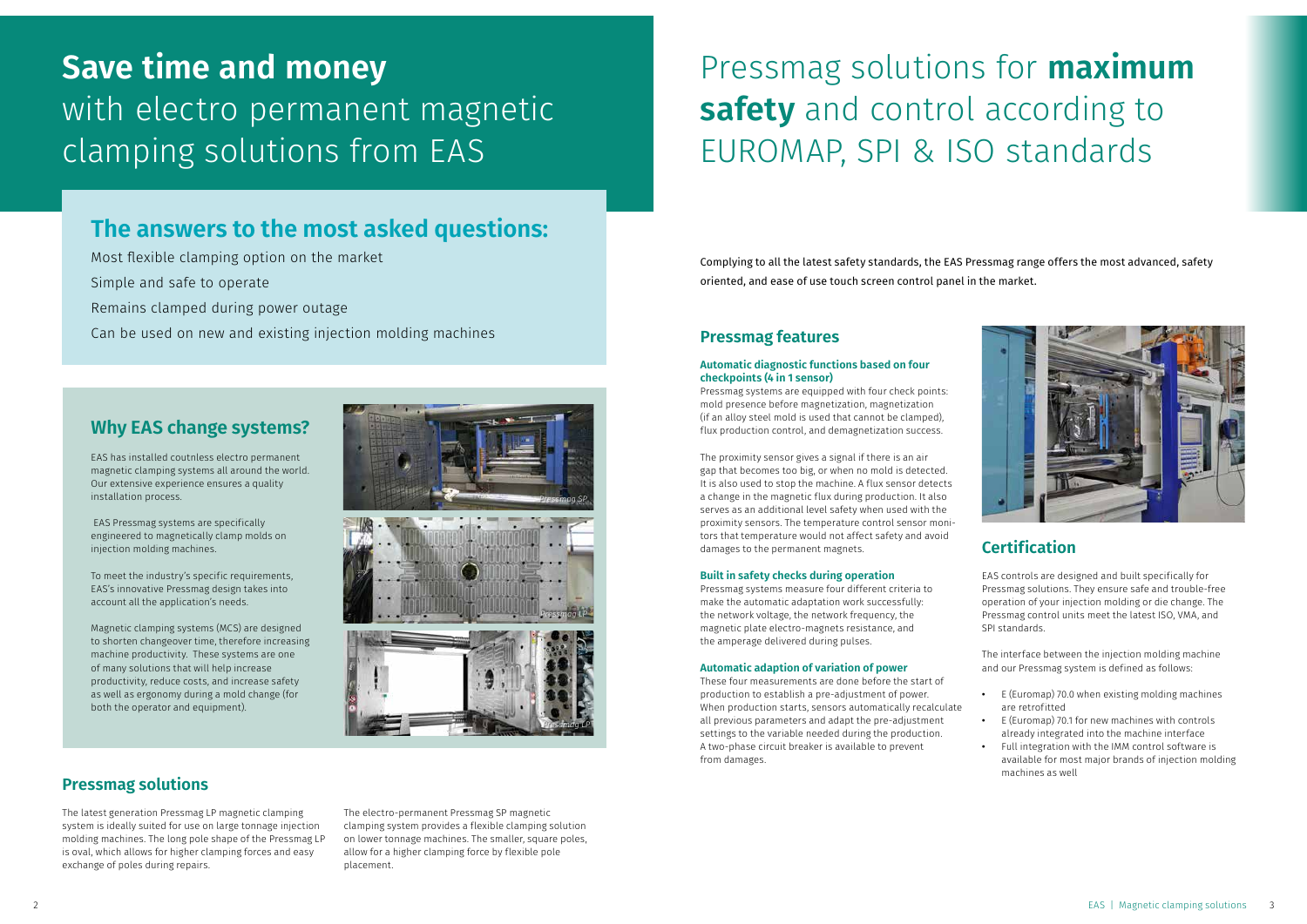## Get Personalized **Services** for your Pressmag

## **Operator friendly**  Pressmag solutions

The touch screen controls can be set in different languages to improve user experience and ease of operation.

#### **8" touch color screen**

The MAGTCU13 control panel is an easy to read 8" color touch screen, featuring a strong aluminum front face. It is also equipped with 8 soft touch buttons. The housing has a sliding plastic panel for simple access to an LAN connector and/or removeable SD card.

#### **Icon based operations**

The touch screen shows what the machine status is and what functions are available. These operations are illustrated by easy-to-understand icons with different colors depending on the situation your machine is facing.

#### **Actual system status**

As well as operation's icons, the MAGTCU13 screen's color changes based on the systems status: red for important issues, orange/yellow for secondary issues, green for validation, and grey for basic functions.

#### **Multiple levels of access**

The MAGTCU13 allows for six different levels of access. These access levels include basic operation, maintenance, and installation. These 6 levels are named from 0 to 5 in order as: Basic level, Head operator, Maintenance, EAS or formed operator, Production team and EAS intervention.

A unique operator ID and password is created to ensure safety and traceability of usage. EAS provides different levels of user training with each system for operators, team leaders, and maintenance personnel.

#### **Remote access**

The remote access feature uses a VNC Client protocol. This allows for off-site troubleshooting by EAS Certified technicians.

Through RAD IXON (which establishes a secure VPN tunnel), it is possible to replicate the touch screen of MAGTCU13 on the screen of a remote computer.

Even if the touch screen is broken, all functions will still be available on the remote screen. This allows an EAS technician to troubleshoot or reset the system remotely before having to arrange an onsite repair or exchange of the display.

The reset, magnetization, and demagnetization buttons are only accessible on the physical control unit. The operator present in front of the machine have to validate these operations. These buttons remain operational even with a defective touch screen display. This means that the operation is completely safe.

Time is money and EAS is fully focused on providing an optimal user experience with as little down time as possible in case of any issues while using our systems. EAS offers several services to get your system installed and to keep it in optimal working condition.



#### **Installation**

On new machines the machine manufacturer, a certified partner company, or an EAS technician will install and connect the Pressmag system. For installation on existing machines, the professional installation team of EAS will gladly install and control the system on the premises, thus ensuring a complete and proper installation.

#### **On site and Remote training**

When all of your systems are installed and set up, EAS certified technicians will conduct an on-site training session. EAS can also remotely train new staff on your equipment by using our VNC technology. This allows live viewing of the MAGTCU13 screen and what the proper operating sequence is and how to do basic trouble shooting.

#### **Remote updates**

Thanks to the EAS Control unit and VNC technology, software updates can be installed at any time. In case of necessary software updates, EAS can remotely access your software and update it quickly and conveniently without the extra cost of an on site intervention.

#### **Remote service**

Remote trouble shooting of the MCS system is made easy via the VNC protocol or by sending the data files stored on the SD card of the control unit. This allows for quick off-site service. This feature can be used for preventative maintenance as well.

#### **Pole replacement**

The long pole shape of the Pressmag LP is a preassembled, plug-in oval pole, that facilitates easy exchange of poles.

EAS provides you with the possibility to replace a (single) defect pole on site. This reduces the down time of the system.



*MAGTCU 13 Control Unit*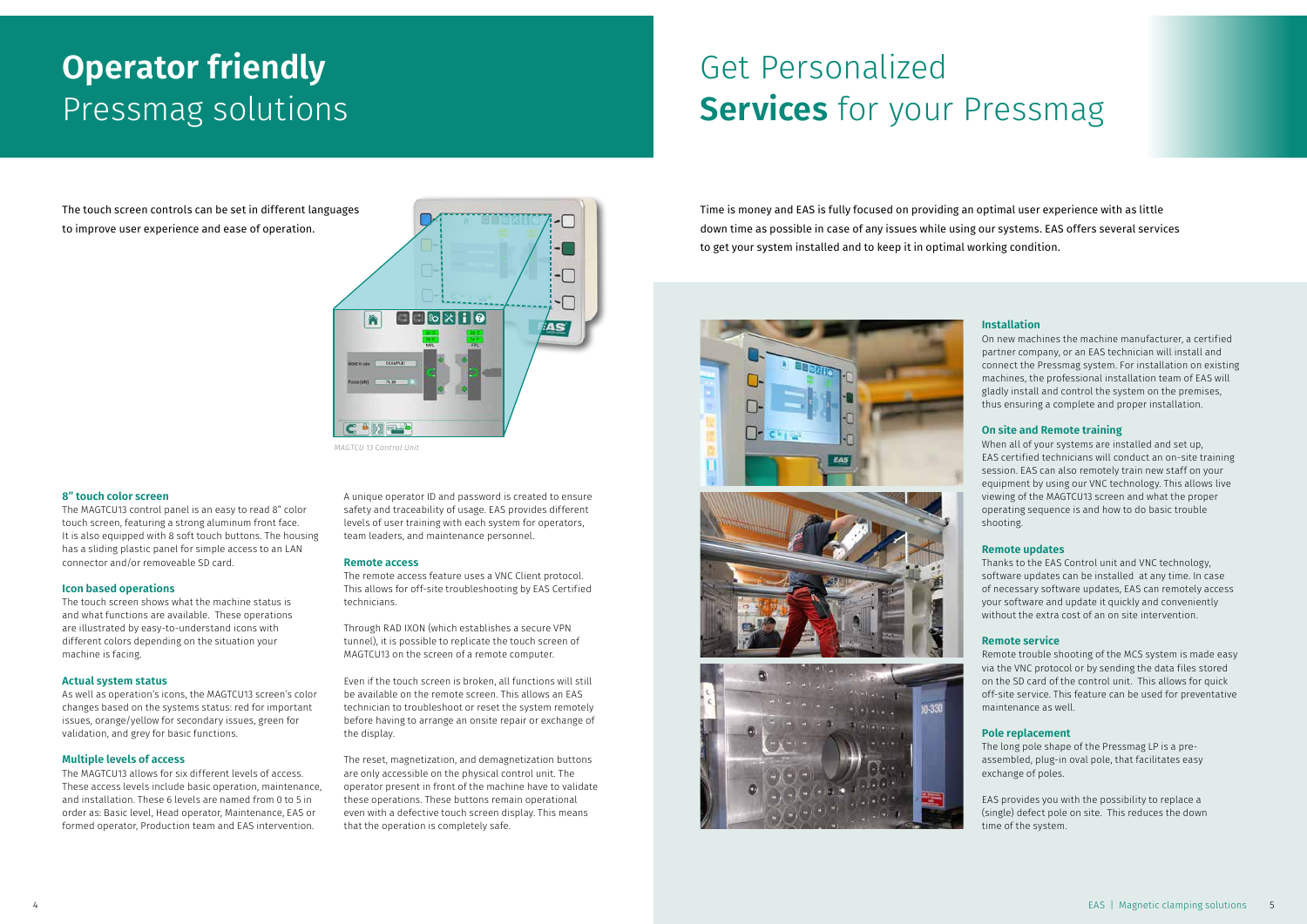## **Rotating tables**

Magnetic clamping solutions are also available for multi-color rotating platen presses, and tiebarless molding machines. EAS offers other specialized applications for die-casting machines, rubber, and ceramic presses.

### **Horizontal mold change on injection molding machines**

EAS also offers Pressmag clamping solutions for horizontal mold change operations. Horizontal clamping systems can be accompanied with time-saving rollers (driven and non-driven), mold-change tables, and transportation vehicles. Additional time saving options include multi-couplers and mold locking devices for standardized mold back plates.





## **Technical** characteristics **Constructions**

|                                | <b>Pressmag SP</b>                  |                                                                      |                                                                      | <b>Pressmag LP</b>                  |
|--------------------------------|-------------------------------------|----------------------------------------------------------------------|----------------------------------------------------------------------|-------------------------------------|
|                                | EAS-Y-MAG                           | SP 100                                                               | SP 150                                                               |                                     |
| Machine clamping force kN (t)  | 500-2000<br>$(50-200)$              | 500-4000<br>$(50-400)$                                               | 500-4000<br>$(50-400)$                                               | 2000-45000 (200-4500)               |
| Magnetic force per pole kN (t) | 2,2<br>(0, 22)                      | 2,2<br>(0, 22)                                                       | 2,2<br>(0, 22)                                                       | 21<br>(2,1)                         |
| <b>Plate thickness</b>         | 38 mm<br>(1,5")                     | 38 mm<br>(1,5")                                                      | 38 mm<br>(1,5")                                                      | 55 mm<br>(2,16")                    |
| <b>Max working temperature</b> | $100^{\circ}$ C<br>$(212^{\circ}F)$ | $100^{\circ}$ C<br>$(212^{\circ}F)$                                  | $150^{\circ}$ C<br>$(302^{\circ}F)$                                  | $100^{\circ}$ C<br>$(212^{\circ}F)$ |
| <b>Magnetic flux depth</b>     | $20$ mm<br>(.78")                   | 20 mm<br>(.78")                                                      | 20 mm<br>(.78")                                                      | $25$ mm<br>(.98")                   |
| <b>Proximity sensor range</b>  | $0,2$ mm<br>(.0078")                | $0,2$ mm<br>(.0078")                                                 | $0,2$ mm<br>(.0078")                                                 | $0,2$ mm<br>(.0078")                |
| <b>Standard voltages</b>       | 380/415VAC,50/60Hz                  | 380/415VAC,50/60Hz                                                   | 380/415VAC,50/60Hz                                                   | 380/480VAC,50/60Hz                  |
| <b>Ejector holes</b>           | standard                            | standard                                                             | standard                                                             | standard                            |
| <b>Centering rings</b>         | no                                  | >2000kN<br>(200t)                                                    | >2000kN<br>(200t)                                                    | standard                            |
| <b>Control unit</b>            | IL1 or<br>standard SCU              | IL1, standard SCU<br>or MAGTCU13                                     | IL1, standard SCU or<br>MAGTCU13                                     | Touch screen<br>MAGTCU13            |
| <b>Temperature sensor</b>      | no                                  | standard                                                             | on request                                                           | standard                            |
| <b>Proximity sensor</b>        | 1 per plate                         | 1 per plate<br>$\leq$ 2000kN (200t)<br>2 per plate<br>>2000kN (200t) | 1 per plate<br>$\leq$ 2000kN (200t)<br>2 per plate<br>>2000kN (200t) | 2 per plate                         |
| <b>Magnetic flux sensor</b>    | no                                  | no                                                                   | no                                                                   | standard                            |
| <b>Force measurement</b>       | no                                  | no                                                                   | no                                                                   | optional                            |
| <b>Pole sealing</b>            | resin                               | resin or metal                                                       | metal                                                                | metal                               |